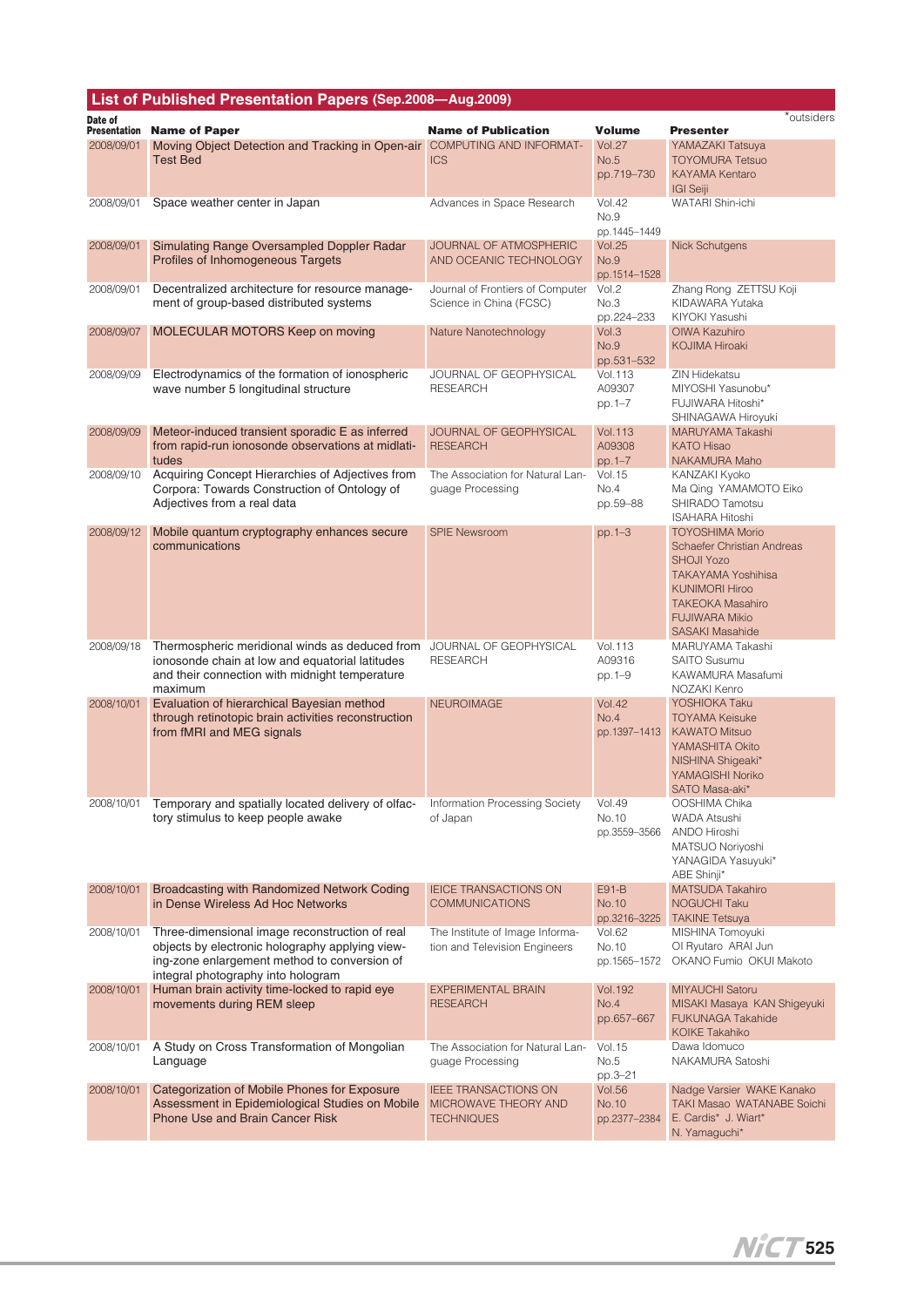|                                | List of Published Presentation Papers (Sep.2008-Aug.2009)                                            |                                                                |                               |                                                       |
|--------------------------------|------------------------------------------------------------------------------------------------------|----------------------------------------------------------------|-------------------------------|-------------------------------------------------------|
| Date of<br><b>Presentation</b> | <b>Name of Paper</b>                                                                                 | <b>Name of Publication</b>                                     | <b>Volume</b>                 | *outsiders<br><b>Presenter</b>                        |
| 2008/10/07                     | Improving GA performance by MGG with global                                                          | The Japanese Society for Artifi-                               | <b>Vol.23</b>                 | <b>NAKAYAMA Kohichi</b>                               |
|                                | selection in DS-GA                                                                                   | cial Intelligence                                              | No.6                          | MATSUI Hirokazu*                                      |
|                                | Neural correlates of predictive and postdictive                                                      | JOURNAL OF NEUROSCIENCE                                        | pp.526-539<br><b>Vol.28</b>   | <b>INOUE Naomi</b><br><b>IMAMIZU Hiroshi</b>          |
| 2008/10/15                     | switching mechanisms for internal models                                                             |                                                                | No.42                         | KAWATO Mitsuo*                                        |
|                                |                                                                                                      |                                                                | pp.10751-10765                |                                                       |
| 2008/10/17                     | Study on quality improvement of electronic holog-                                                    | The Institute of Image Electron-                               | Vol.37                        | <b>SENOH Takanori</b>                                 |
|                                | raphy for ultra-realistic communication                                                              | ics Engineers of Japan                                         | No.5<br>pp.637-644            | MISHINA Tomoyuki<br><b>OKUI Makoto</b>                |
| 2008/10/20                     | A network cell with molecular agents that divides                                                    | <b>BIOSYSTEMS</b>                                              | <b>Vol.94</b>                 | SUZUKI Hideaki                                        |
|                                | from centrosome signals                                                                              |                                                                | pp.118-125                    |                                                       |
| 2008/10/25                     | H2O Maser Outflow from the Red Supergiant Star<br>NML Cygni Observed with Japanese VLBI Net-         | PUBLICATIONS OF THE<br>ASTRONOMICAL SOCIETY OF                 | <b>Vol.60</b><br>No. 5        | NAGAYAMA Takumi<br>TAKEDA Koji*                       |
|                                | work                                                                                                 | <b>JAPAN</b>                                                   | pp.1069-1075                  | OMODAKA Toshihiro*                                    |
|                                |                                                                                                      |                                                                |                               | IMAI Hiroshi* KAMENO Seiji*                           |
|                                |                                                                                                      |                                                                |                               | SOFUE Yoshiaki* DOI Akihiro*<br>FUJISAWA Kenta*       |
|                                |                                                                                                      |                                                                |                               | HABE Asao* HONMA Mareki*                              |
|                                |                                                                                                      |                                                                |                               | KAWAGUCHI Noriyuki*                                   |
|                                |                                                                                                      |                                                                |                               | <b>KAWAI Eiji</b><br>KOBAYASHI Hideyuki*              |
|                                |                                                                                                      |                                                                |                               | <b>KOYAMA Yasuhiro</b>                                |
|                                |                                                                                                      |                                                                |                               | <b>MURATA Yasuhiro*</b>                               |
|                                |                                                                                                      |                                                                |                               | SORAI Kazuo* SUDOU Hiroshi*<br>TAKABA Hiroshi*        |
|                                |                                                                                                      |                                                                |                               | TAMURA Sayaka*                                        |
| 2008/10/29                     | CNS Learns Stable, Accurate, and Efficient Move- JOURNAL OF NEUROSCIENCE                             |                                                                | <b>Vol.28</b>                 | WAKAMATSU Ken-ichi*<br>David Franklin Etienne Burdet* |
|                                | ments Using a Simple Algorithm                                                                       |                                                                | No.44                         | Keng Peng Tee* OSU Rieko                              |
|                                |                                                                                                      |                                                                | pp.11165-11173                | Chee-Meng Chew*                                       |
|                                |                                                                                                      |                                                                |                               | Theodore Milner*<br>KAWATO Mitsuo*                    |
| 2008/10/31                     | Nanophotonic Matching by Optical Near-Fields                                                         | <b>Applied Physics Express</b>                                 | Vol.1                         | <b>NARUSE Makoto</b>                                  |
|                                | between Shape-Engineered Nanostructures                                                              |                                                                | No.11<br>pp.112101-1-112101-3 | YATSUI Takashi*<br>KAWAZOE Tadashi*                   |
|                                |                                                                                                      |                                                                |                               | TATE Naoya*                                           |
|                                |                                                                                                      |                                                                |                               | SUGIYAMA Hiroki*                                      |
| 2008/11/01                     | Measurement and simulation of the effect of                                                          | <b>APPLIED OPTICS</b>                                          | <b>Vol.47</b>                 | <b>OHTSU Motoichi*</b><br>AKIBA Makoto OGAWA Kayo*    |
|                                | snowfall on free-space optical propagation                                                           |                                                                | No.31                         | WAKAMORI Kazuhiko*                                    |
|                                |                                                                                                      |                                                                | pp.5736-5743                  | KODATE Kashiko* ITO Shigeo*                           |
| 2008/11/01                     | Photon detection for realizing quantum informa-<br>tion technology                                   | The Institute of Electronics,<br>Information and Communication | <b>Vol.91</b><br>No.11        | <b>SASAKI Masahide</b><br><b>FUJIWARA Mikio</b>       |
|                                |                                                                                                      | <b>Engineers</b>                                               | pp.952-958                    |                                                       |
| 2008/11/01                     | A measurement method of a display image signal                                                       | The Institute of Electronics,                                  | $J91-B$                       | SEKIGUCHI Hidenori                                    |
|                                | contained in electromagnetic signal emitted from<br>a personal computer and an evaluation for infor- | Information and Communication<br>Engineers                     | No.11<br>pp.1477-1483         |                                                       |
|                                | mation leakage of a display image                                                                    |                                                                |                               |                                                       |
| 2008/11/01                     | Exact Error Rate Analysis for Pulsed DS- and                                                         | <b>IEICE TRANSACTIONS ON</b>                                   | E91-A                         | Azizur Rahman                                         |
|                                | Hybrid DS/TH-CDMA in Nakagami Fading                                                                 | <b>FUNDAMENTALS OF ELEC-</b><br><b>TRONICS COMMUNICATIONS</b>  | No.11<br>pp.3150-3162         | SASAKI Shigenobu*<br>KIKUCHI Hisakazu*                |
|                                |                                                                                                      | AND COMPUTER SCIENCES                                          |                               | Hiroshi Harada KATO Shuzo                             |
| 2008/11/01                     | Development of automatic trend exploration sys-<br>tem using MuST data collection                    | Journal of Information                                         | <b>Vol.11</b><br>No.6         | MURATA Masaki ICHII Koji*<br>Ma Qing SHIRADO Tamotsu  |
|                                |                                                                                                      |                                                                | pp.811-827                    | KANAMARU Toshiyuki*                                   |
|                                |                                                                                                      |                                                                |                               | <b>TSUKAWAKI Sachiyo</b>                              |
| 2008/11/01                     | Research and development on elemental tech-                                                          | The Institute of Electronics,                                  | $J91-B$                       | <b>ISAHARA Hitoshi</b><br><b>HARADA Hiroshi</b>       |
|                                | nologies for cognitive radio equipments                                                              | Information and Communication                                  | No.11                         |                                                       |
|                                |                                                                                                      | <b>Engineers</b>                                               | pp.1320-1331                  |                                                       |
| 2008/11/01                     | Combining modalities with different latencies for<br>optimal motor control                           | JOURNAL OF COGNITIVE NEU- Vol.20<br><b>ROSCIENCE</b>           | No.11                         | Fredrick Carl Bissmarck<br>NAKAHARA Hiroyuki*         |
|                                |                                                                                                      |                                                                | pp.1966-1979                  | DOYA Kenji*                                           |
|                                |                                                                                                      |                                                                |                               | HIKOSAKA Okihide*                                     |
| 2008/11/04                     | 10-Gbps, 1-mum waveband photonic transmis-<br>sion with a harmonically mode-locked semicon-          | <b>OPTICS EXPRESS</b>                                          | <b>Vol.16</b><br>No. 24       | YAMAMOTO Naokatsu<br>SOTOBAYASHI Hideyuki*            |
|                                | ductor laser                                                                                         |                                                                | pp.19836-19843                | <b>AKAHANE Koichi</b>                                 |
|                                |                                                                                                      |                                                                |                               | <b>TSUCHIYA Masahiro</b>                              |
|                                |                                                                                                      |                                                                |                               | TAKASHIMA Keijiro*<br>YOKOYAMA Hiroyuki*              |
|                                |                                                                                                      |                                                                |                               |                                                       |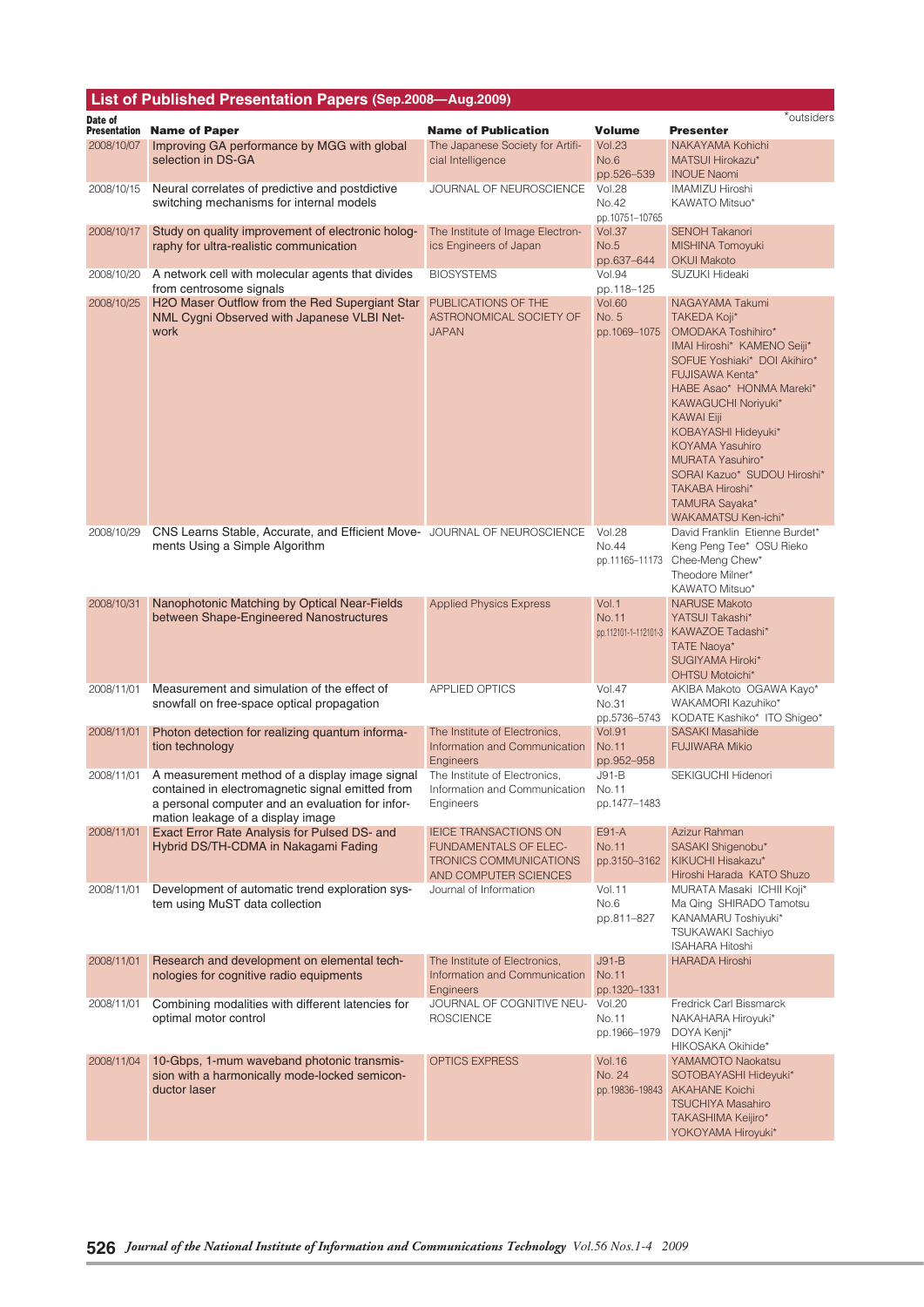| List of Published Presentation Papers (Sep.2008-Aug.2009) |                                                                                                                                               |                                                                             |                                          |                                                                                                                                                                                           |
|-----------------------------------------------------------|-----------------------------------------------------------------------------------------------------------------------------------------------|-----------------------------------------------------------------------------|------------------------------------------|-------------------------------------------------------------------------------------------------------------------------------------------------------------------------------------------|
| Date of<br>Presentation                                   | <b>Name of Paper</b>                                                                                                                          | <b>Name of Publication</b>                                                  | Volume                                   | *outsiders<br><b>Presenter</b>                                                                                                                                                            |
| 2008/11/07                                                | Proportion-corrected scaled voxel models for                                                                                                  | PHYSICS IN MEDICINE AND                                                     | <b>Vol.53</b>                            | NAGAOKA Tomoaki                                                                                                                                                                           |
|                                                           | Japanese children and their application to the<br>numerical dosimetry of specific absorption rate for<br>frequencies from 30 MHz to 4 GHz     | <b>BIOLOGY</b>                                                              | pp.6695-6711                             | <b>KUNIEDA Etsuo*</b><br><b>WATANABE Soichi</b>                                                                                                                                           |
| 2008/11/08                                                | Simultaneous tunable wavelength conversion and<br>power amplification using a pump-modulated<br>wide- band fiber optical parametric amplifier | IEICE TRANSACTIONS ON<br><b>COMMUNICATIONS</b>                              | E91-B<br>No.11<br>pp.3712-3714           | Lu Guo-Wei<br>Abedin Kazi Sarwar<br>MIYAZAKI Tetsuya                                                                                                                                      |
| 2008/11/12                                                | Optimal Frame Splitting for Downlink MIMO<br><b>Channels With Distributed Antenna Arrays</b>                                                  | <b>IEEE TRANSACTIONS ON</b><br><b>VEHICULAR TECHNOLOGY</b>                  | <b>Vol.57</b><br>No.6<br>pp.3848-3854    | Sun Chen Thomas Hunziker*<br>Jun Cheng*<br>TAROMARU Makoto*<br>OHIRA Takashi*                                                                                                             |
| 2008/11/18                                                | Postured voxel-based human models for electro-<br>magnetic dosimetry                                                                          | PHYSICS IN MEDICINE AND<br><b>BIOLOGY</b>                                   | <b>Vol.53</b><br>pp.7047-7061            | NAGAOKA Tomoaki<br><b>WATANABE Soichi</b>                                                                                                                                                 |
| 2008/11/21                                                | Ultra-high Relative Refractive Index Contrast<br><b>GaAs Nanowire Waveguides</b>                                                              | <b>Applied Physics Express</b>                                              | Vol.1<br>No.12<br>pp.122101-1-122101-3   | Redouane Katouf<br>YAMAMOTO Naokatsu<br><b>KANNO Atsushi</b><br><b>SEKINE Norihiko</b><br><b>AKAHANE Koichi</b><br>SOTOBAYASHI Hideyuki<br><b>ISU Toshiro</b><br><b>TSUCHIYA Masahiro</b> |
| 2008/11/25                                                | Decay of 3-m-scale ionospheric irregularities<br>associated with a plasma bubble observed with<br>the Equatorial Atmosphere Radar             | JOURNAL OF GEOPHYSICAL<br><b>RESEARCH</b>                                   | <b>Vol.113</b><br>A11318<br>pp.1-11      | <b>SAITO Susumu</b><br>FUKAO Shoichiro*<br>YAMAMOTO Mamoru*<br>OTSUKA Yuichi*<br>MARUYAMA Takashi                                                                                         |
| 2008/11/25                                                | Human brain mechanisms in object recognition<br>based on 3D shape of objects                                                                  | JAPANESE PSYCHOLOGICAL<br><b>REVIEW</b>                                     | <b>Vol.51</b><br>No.2<br>pp.330-346      | <b>NISHINO Yurie</b><br><b>ANDO Hiroshi</b>                                                                                                                                               |
| 2008/11/26                                                | Consolidation-based Speech Translation and<br><b>Evaluation Approach</b>                                                                      | IEICE TRANSACTIONS ON<br><b>INFORMATION AND SYSTEMS</b>                     | E92-D<br>No.3<br>pp.477-488              | HORI Chiori Bing Zhao*<br>Stephan Vogel*<br>Alex Waibel*<br>KAHIWAOKA Hideki<br>NAKAMURA Satoshi                                                                                          |
| 2008/11/30                                                | Systems Biology Perspectives on Cerebellar<br><b>Long-Term Depression</b>                                                                     | <b>NEUROSIGNALS</b>                                                         | <b>Vol.16</b><br>No.4<br>pp.300-317      | OGASAWARA Hideaki<br>DOI Tomokazu*<br>KAWATO Mitsuo*                                                                                                                                      |
| 2008/12/01                                                | Sequential integration of graphical and linguistic<br>presentation systems                                                                    | Japanese Cognitive Science<br>Society                                       | <b>Vol.15</b><br>No.4<br>pp.573-587      | <b>UMATA</b> Ichiro<br>SHIMOJIMA Atsushi*<br>KATAGIRI Yasuhiro*<br><b>INOUE Naomi</b>                                                                                                     |
| 2008/12/01                                                | The voice communication experiment by the small<br>portable communication terminal using the engi-<br>neering test satellite VIII             | The Institute of Electronics.<br>Information and Communication<br>Engineers | $J91-B$<br>No.12<br>pp.1620-1628         | YAMAMOTO Shin-ichi<br>KOZONO Shin-ichi<br><b>HAMAMOTO Naokazu</b>                                                                                                                         |
| 2008/12/01                                                | Development of helicopter satellite communica-<br>tion system for the disaster information transmis-<br>sion                                  | The Institute of Electronics.<br>Information and Communication<br>Engineers | $J91-B$<br>No.12<br>pp.1611-1619         | FUJINO Yoshiyuki SATO Masaki<br>NAGAI Seiji TAIRA Shin-ichi<br>OZAKI Yutaka* WATANABE Eiji*<br>SAWA Manabu* TANAKA Yukio*<br>KUSUDA Tetsuya*                                              |
| 2008/12/01                                                | Estimation of aroma that enhances reality from<br>visual images                                                                               | <b>Information Processing Society</b><br>of Japan                           | <b>Vol.49</b><br>No.12<br>pp.3867-3878   | OOSHIMA Chika<br>NAKAYAMA Koichi<br>ANDO Hiroshi SUSAMI Kenji<br><b>INOUE Naomi</b>                                                                                                       |
| 2008/12/01                                                | Adaptive threshold adjustment for signaldistortion-<br>free digital-coherent optical demodulation system                                      | OPTICS EXPRESS                                                              | <b>Vol.16</b><br>No.26<br>pp.21647-21655 | <b>CHIBA Akito</b><br>SAKAMOTO Takahide<br>KAWANISHI Tetsuya                                                                                                                              |
| 2008/12/01                                                | Real-time estimation of geosynchronous orbit:<br>performance test                                                                             | The Institute of Electronics,<br>Information and Communication<br>Engineers | $J91-B$<br>No.12<br>pp.1547-1554         | <b>KAWASE Seiichiro</b>                                                                                                                                                                   |
| 2008/12/01                                                | Satellite-terrestrial integrated mobile communica-<br>tion system for nation's security and safety                                            | The Institute of Electronics,<br>Information and Communication<br>Engineers | $J91-B$<br>No.12<br>pp.1629-1640         | MINOWA Tadashi<br><b>TANAKA Masato</b><br>HAMAMOTO Naokazu<br>FUJINO Yoshiyuki<br>NISHINAGA Nozomu<br>MIURA Ryu SUZUKI Kenji                                                              |
| 2008/12/01                                                | Experimental Demonstration of RZ-9-APSK Gen-<br>eration through Optical Amplitude and Phase Mul-<br>tiplexing                                 | IEEE PHOTONICS TECHNOLO-<br><b>GY LETTERS</b>                               | <b>Vol.20</b><br>No.23<br>pp.1995-1997   | Lu Guo-Wei<br>MIYAZAKI Tetsuya                                                                                                                                                            |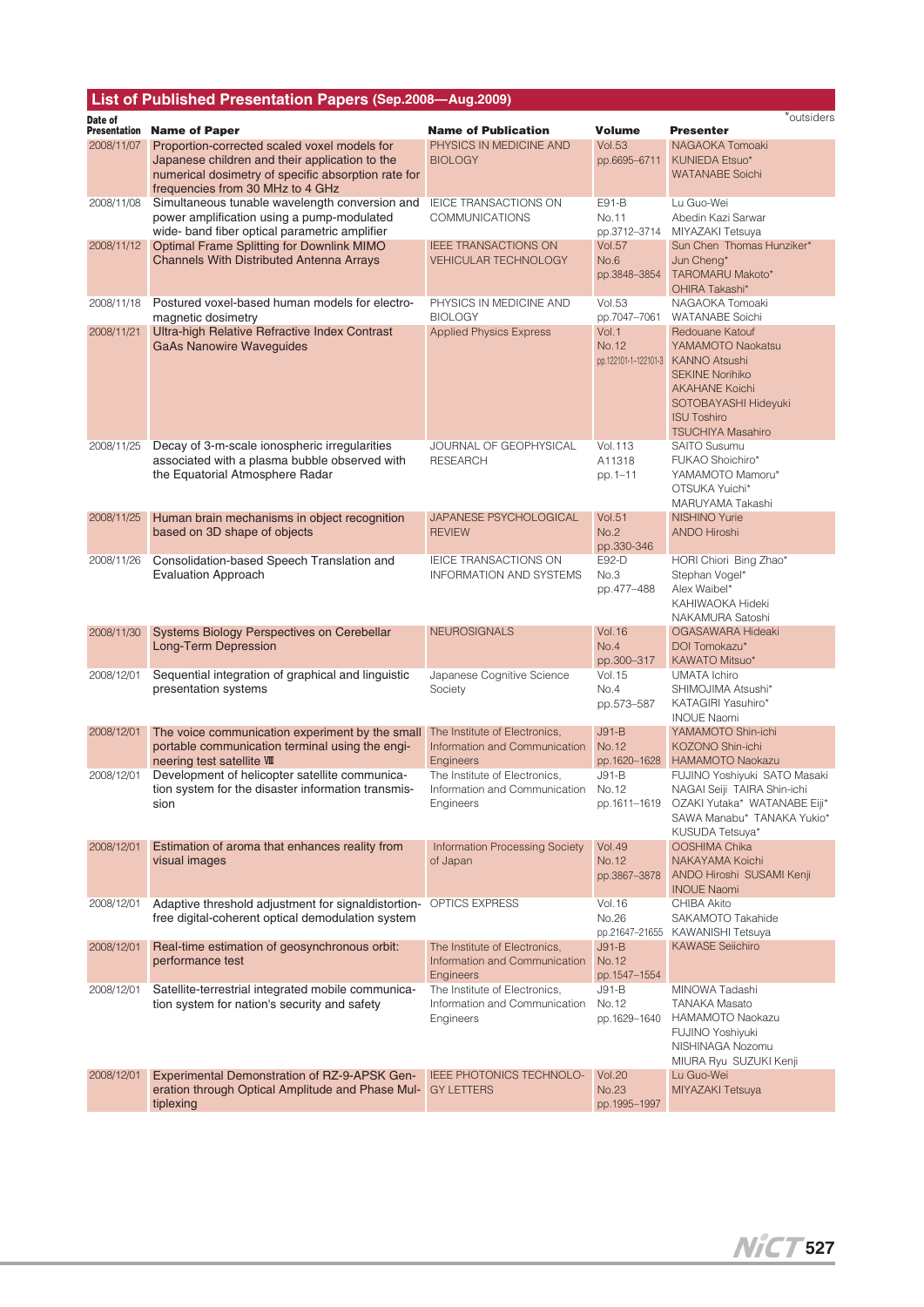|                                | List of Published Presentation Papers (Sep.2008-Aug.2009)                                                                                                              |                                                                                          |                                                         |                                                                                                                                                                                      |
|--------------------------------|------------------------------------------------------------------------------------------------------------------------------------------------------------------------|------------------------------------------------------------------------------------------|---------------------------------------------------------|--------------------------------------------------------------------------------------------------------------------------------------------------------------------------------------|
| Date of<br><b>Presentation</b> | <b>Name of Paper</b>                                                                                                                                                   | <b>Name of Publication</b>                                                               | <b>Volume</b>                                           | *outsiders<br><b>Presenter</b>                                                                                                                                                       |
| 2008/12/01                     | Ultrathin AIN/GaN heterostructure field-effect tran- APPLIED PHYSICS LETTERS<br>sistors with deposition of Si atoms on AIN barrier<br>surface                          |                                                                                          | <b>Vol.93</b><br>No.223501<br>$pp.1 - 3$                | <b>ONOJIMA Norio</b><br><b>HIROSE Nobumitsu</b><br>MIMURA Takashi<br><b>MATSUI Toshiaki</b>                                                                                          |
| 2008/12/01                     | Real-life Experimental Data Acquisition in Smart<br>Home and Data Analysis Tool Development                                                                            | International Journal of Assistive<br>Robotics and Mechatronics                          | Vol.9<br>No.4<br>pp.55-62                               | YAMAZAKI Tatsuya<br><b>TOYOMURA Tetsuo</b>                                                                                                                                           |
| 2008/12/01                     | Generation of large-amplitude coherent-state<br>superposition via ancilla-assisted photon subtrac-<br>tion                                                             | PHYSICAL REVIEW LETTERS                                                                  | <b>Vol.101</b><br>No.233605<br>pp. 1-4                  | <b>TAKAHASHI Hiroki</b><br><b>WAKUI Kentaro</b><br><b>SUZUKI Shigenari</b><br><b>TAKEOKA Masahiro</b><br><b>HAYASAKA Kazuhiro</b><br><b>FURUSAWA Akira</b><br><b>SASAKI Masahide</b> |
| 2008/12/01                     | Blind source separation of chaotic laser signals by OPTICS EXPRESS<br>independent component analysis                                                                   |                                                                                          | <b>Vol.16</b><br>No.2                                   | UMENO Ken                                                                                                                                                                            |
| 2008/12/01                     | A Remedy for Network Operators against Increas-<br>ing P2P Traffic: Enabling Packet Cache for P3P<br>Applications<br>Characterization of large-scale deployable anten- | <b>IEICE TRANSACTIONS ON</b><br><b>COMMUNICATIONS</b><br>The Institute of Electronics,   | pp.725-730<br>E91-B<br>No.12<br>pp.3810-3820<br>$J91-B$ | NAKAO Akihiro<br>SASAKI Kengo*<br>Shu YAMAMOTO<br>SATO Masaki                                                                                                                        |
| 2008/12/04                     | na pattern equipped with engineering test satellite<br><b>W</b> I on orbit                                                                                             | Information and Communication<br>Engineers                                               | No.12<br>pp.1641-1643                                   | FUJINO Yoshiyuki<br>ORIKASA Teruaki                                                                                                                                                  |
| 2008/12/10                     | Visual image reconstruction from human brain<br>activity using a combination of multiscale local<br>image decoders                                                     | <b>NEURON</b>                                                                            | <b>Vol.60</b><br>No.5<br>pp.915-929                     | <b>MIYAWAKI Yoichi</b><br>UCHIDA Hajime*<br>YAMASHITAOkito*<br>SATO Masa-aki*<br><b>MORITO Yusuke*</b><br><b>TANABE C Hiroki*</b><br>SADATO Norihiro*<br>Yukiyasu Kamitani*          |
| 2008/12/15                     | Do you make a difference? Social context in a<br>betting task                                                                                                          | Social Cognitive and Affective<br>Neuroscience Journal                                   | Vol.3<br>No.4<br>pp.367-376                             | Noberto Eiji Nawa<br>Eric Nelson* Daniel Pine*<br>Monique Ernst*                                                                                                                     |
| 2008/12/15                     | Time-correlated single photon counting and opti-<br>cal measurement systems for studying single fluo-<br>rescent emitters under high vacuum conditions                 | THIN SOLID FILMS                                                                         | <b>Vol.517</b><br>pp.1507-1511                          | YAMADA Toshiki<br>GOSHI Ken-ichi Xu Xingsheng<br>OTOMO Akira                                                                                                                         |
| 2008/12/18                     | DPSK Multicast using Multiple-Pump FWM in Bis-<br>muths Highly Nonlinear Fiber with High Multicast<br>Efficiency                                                       | OPTICS EXPRESS                                                                           | <b>Vol.16</b><br>No.26<br>pp.21964-21970                | Lu Guo-Wei Abedin Kazi Sarwar<br>MIYAZAKI Tetsuya                                                                                                                                    |
| 2008/12/20                     | Quantum efficiency of GaAs/AlGaAs thin films<br>with two-dimensional photonic crystals                                                                                 | <b>APPLIED PHYSICS B-LASERS</b><br><b>AND OPTICS</b>                                     | <b>Vol.93</b><br>pp.539-543                             | Xu Xingsheng YAMADA Toshiki<br>OTOMO Akira                                                                                                                                           |
| 2008/12/21                     | Passive Ranging System for Orbit Determination<br>of Geosynchronous Satellite                                                                                          | The Institute of Electronics,<br>Information and Communication<br>Engineers              | $J91-B$<br>No.12<br>pp.1555–1560                        | KUBOOKA Toshihiro<br><b>KAWASE Selichiro</b><br>TAKAHASHI Masaaki*<br>TANIGUCHI Syohei*<br>KOBAYASHI Koutaro*<br>MAENO Yasunobu*                                                     |
| 2008/12/23                     | Single-photon source in strong photon-atom inter-<br>action regime in quasiperiodic photonic crystals                                                                  | <b>EPL Euro Physics Letters</b>                                                          | <b>Vol.84</b><br>No.67003<br>pp.1–6                     | Xu Xingsheng H. Chen*<br>YAMADA Toshiki OTOMO Akira                                                                                                                                  |
| 2008/12/25                     | Forecasting Solar Cycle 24 using the relationship<br>between cycle length and maximum sunspot<br>number                                                                | SPACE WEATHER-THE INTER-<br>NATIONAL JOURNAL OF<br>RESEARCH AND APPLICA-<br><b>TIONS</b> | Vol.6<br>S12003<br>pp.1-6                               | <b>WATARI Shin-ichi</b>                                                                                                                                                              |
| 2008/12/25                     | Development of the K5/VSSP system                                                                                                                                      | Journal of the Geodetic Society<br>of Japan                                              | <b>Vol.54</b><br>No.4<br>pp.233-248                     | <b>KONDO Tetsuro</b><br>KOYAMA Yasuhiro<br><b>ICHIKAWA Ryuichi</b><br><b>SEKIDO Mamoru</b><br>KAWAI Eiji KIMURA Moritaka                                                             |
| 2008/12/26                     | Evaluation of a Laser-pumped Cs Gas-cell Fre-<br>quency Standard on Geodetic VLBI                                                                                      | The Geodetic Society of Japan                                                            | <b>Vol.54</b><br>No.4<br>pp.259-268                     | <b>ISHII Ttsutoshi</b><br>ICHIKAWA Ryuichi<br><b>TAKIGUCHI Hiroshi</b><br>KUBOKI Hiromitsu<br>SEKIDO Mamoru<br>KOYAMA Yasuhiro<br>OHUCHI Yuji*                                       |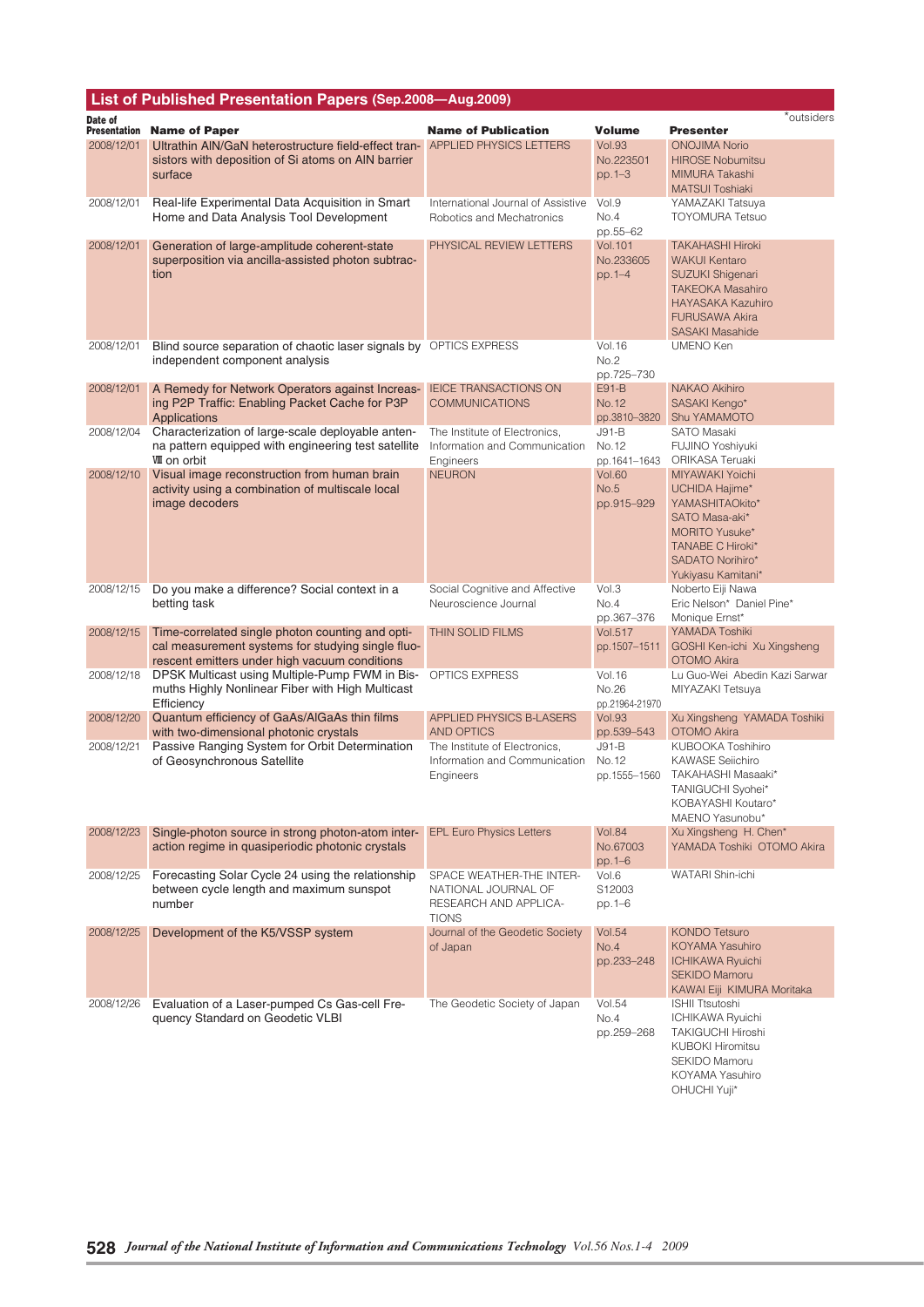|                                | List of Published Presentation Papers (Sep.2008-Aug.2009)                                                                                                                          |                                                                                    |                                            |                                                                                                                                                            |
|--------------------------------|------------------------------------------------------------------------------------------------------------------------------------------------------------------------------------|------------------------------------------------------------------------------------|--------------------------------------------|------------------------------------------------------------------------------------------------------------------------------------------------------------|
| Date of<br><b>Presentation</b> | <b>Name of Paper</b>                                                                                                                                                               | <b>Name of Publication</b>                                                         | <b>Volume</b>                              | *outsiders<br><b>Presenter</b>                                                                                                                             |
| 2008/12/30                     | Observations of small- to large-scale ionospheric<br>irregularities associated with plasma bubbles with<br>a transequatorial HF propagation experiment and<br>spaced GPS receivers | Journal of Geophysical<br>Research                                                 | <b>Vol.113</b><br>A12313<br>pp.1-10        | <b>SAITO Susumu</b><br>MARUYAMA Takashi<br><b>ISHII Mamoru KUBOTA Minoru</b><br>Guanyi Ma* Yanhong Chen*<br>Jinghua Li* Chau Ha Duyen*<br>Thanh Le Truong* |
| 2008/12/30                     | Navigation and Communication Aid for Para-<br>medics to Reach Casualties for Telemedicine in<br><b>Disaster Response</b>                                                           | Journal of eHealth Technology<br>and Application                                   | Vol.6<br>No.2<br>pp.105-108                | <b>TAKAHASHI Masato</b>                                                                                                                                    |
| 2008/12/31                     | Adaption of the VLBI Standard Interface to the K5<br><b>VLBI System</b>                                                                                                            | The Geodetic Society of Japan                                                      | <b>Vol.54</b><br>No.4<br>pp.249-258        | KOYAMA Yasuhiro<br><b>KONDO Tetsuro</b><br><b>SEKIDO Mamoru</b><br>NAKAJIMA Jun-ichi<br><b>KIMURA Moritaka</b><br>TAKEUCHI Hiroshi*                        |
| 2009/01/01                     | Exciton coherence in semiconductor quantum<br>dots                                                                                                                                 | Physica Status Solidi (c)                                                          | Vol.6<br>No.1<br>pp.162-167                | <b>HAYASE Junko</b><br><b>AKAHANE Koichi</b><br>YAMAMOTO Naokatsu<br>KUJIRAOKA Mamiko<br>EMA Kazuhiro*<br>SASAKI Masahide                                  |
| 2009/01/01                     | Cellular Nanocomputers: a Focused Review                                                                                                                                           | International Journal of Nan-<br>otechnology and Molecular<br>Computation          | Vol.1<br><b>No.1</b><br>pp.33-49           | Peper Ferdinand Jia Lee*<br><b>ADACHI Susumu</b><br>ISOKAWA Teijiro*                                                                                       |
| 2009/01/01                     | Towards the Engineering of Dependable P2P-<br>based Network Control - The Case of Timely<br><b>Routing Control Messages</b>                                                        | IEICE TRANSACTIONS ON<br><b>COMMUNICATIONS</b>                                     | E92-B<br>No.1<br>pp.17-25                  | Tutschku Kurt<br>NAKAO Akihiro                                                                                                                             |
| 2009/01/01                     | Non-Factoid Japanese Question Answering Sys-<br>tem Using Passage Retrieval that Is Weighted<br><b>Based on Types of Answers</b>                                                   | Journal of Information                                                             | <b>Vol.12</b><br><b>No.1</b><br>pp.117-126 | <b>MURATA Masaki</b><br><b>ISAHARA Hitoshi</b>                                                                                                             |
| 2009/01/05                     | Integer phase ambiguity estimation in next-gener-<br>ation geodetic Very Long Baseline Interferometry                                                                              | ADVANCES IN SPACE<br><b>RESEARCH</b>                                               | <b>Vol.43</b><br>No.1<br>pp.187-192        | Hobiger Thomas<br>SEKIDO Mamoru<br>KOYAMA Yasuhiro<br><b>KONDO Tetsuro</b>                                                                                 |
| 2009/01/05                     | Distribution of Labour Productivity in Japan over<br>the Period 1996-2006                                                                                                          | Economics E-journal                                                                | 2009<br>No.2<br>pp.1-12                    | SOMA Wataru IKEDA Yuichi*<br>IYETOMI Hiroshi*<br><b>FUJIWARA Yoshihisa</b>                                                                                 |
| 2009/01/05                     | Structure and Temporal Change of Credit Net-<br>work between Banks and Large Firms in Japan                                                                                        | Economics E-journal                                                                | 2009<br>No.1<br>pp.1-15                    | FUJIWARA Yoshihisa<br>AOYAMA Hideaki*<br>IKEDA Yuichi* IYETOMI Hiroshi*<br><b>SOMA Wataru</b>                                                              |
| 2009/01/10                     | A Solution for Irregular IP Multicast Packet Flood-<br>ing - For Heavy Traffic IP Multicast Communica-<br>tion-                                                                    | <b>IEICE TRANSACTIONS ON</b><br><b>COMMUNICATIONS</b>                              | <b>E92B</b><br><b>No.1</b><br>pp.68-76     | <b>MISUMI Makoto</b><br>NAKAGAWA Shin-ichi<br><b>CHINEN Ken-ichi*</b><br><b>SHINODA Yoichi</b><br>YAMAOKA Katsunori'                                       |
| 2009/01/12                     | Overdamped characteristics of multilayered MgB2 JOURNAL OF APPLIED<br>/AIN/AI/MgB2 Josephson junction                                                                              | <b>PHYSICS</b>                                                                     | Vol. 105<br>13918<br>pp.1-4                | SHIMAKAGE Hisashi<br>Zhen Wang                                                                                                                             |
| 2009/01/20                     | Reduction in Sampling-Point Numbers for 2-D<br>Discrete Fourier Transform Used in Harmonic<br><b>Balance Method</b>                                                                | IEEE TRANSACTIONS ON CIR-<br><b>CUITS AND SYSTEMS I-REGU-</b><br><b>LAR PAPERS</b> | <b>Vol.55</b><br>No.9<br>pp.2664-2672      | <b>HORI Hiroshi</b>                                                                                                                                        |
| 2009/01/23                     | The Formation of Sharp Multi-Layered Wind<br>Structure over Tokyo Associated with Sea-breeze<br>Circulation                                                                        | <b>SOLA</b>                                                                        | Vol.5<br>pp.1-4                            | TSUNEMATSU Nobumitsu<br>IWAI Hironori ISHII Shoken<br>MURAYAMA Yasuhiro<br>YASUI Motoaki MIZUTANI Kohei                                                    |
| 2009/02/01                     | Early neural activation for lexico-semantic access<br>in the left anterior temporal area analyzed by an<br>fMRI-assisted MEG multidipole method                                    | <b>NEUROIMAGE</b>                                                                  | <b>Vol.44</b><br>No.3<br>pp.1093-1102      | <b>FUJIMAKI Norio</b><br>HAYAKAWA Tomoe*<br>IHARA Aya Wei Qiang<br>MUNETSUNA Shinji*<br>TERAZONO Yasushi<br>MATANI Ayumu*<br><b>MURATA Tsutomu</b>         |
| 2009/02/01                     | Mitigation Techniques of Channel Collisions in the<br>TTFR-Based Asynchronous Spectral Phase-<br>Encoded Optical CDMA System                                                       | JOURNAL OF COMMUNICA-<br>TIONS AND NETWORKS                                        | <b>Vol.11</b><br>No.1<br>pp.1-10           | MIYAZAWA Takaya<br>SASASE Iwao*                                                                                                                            |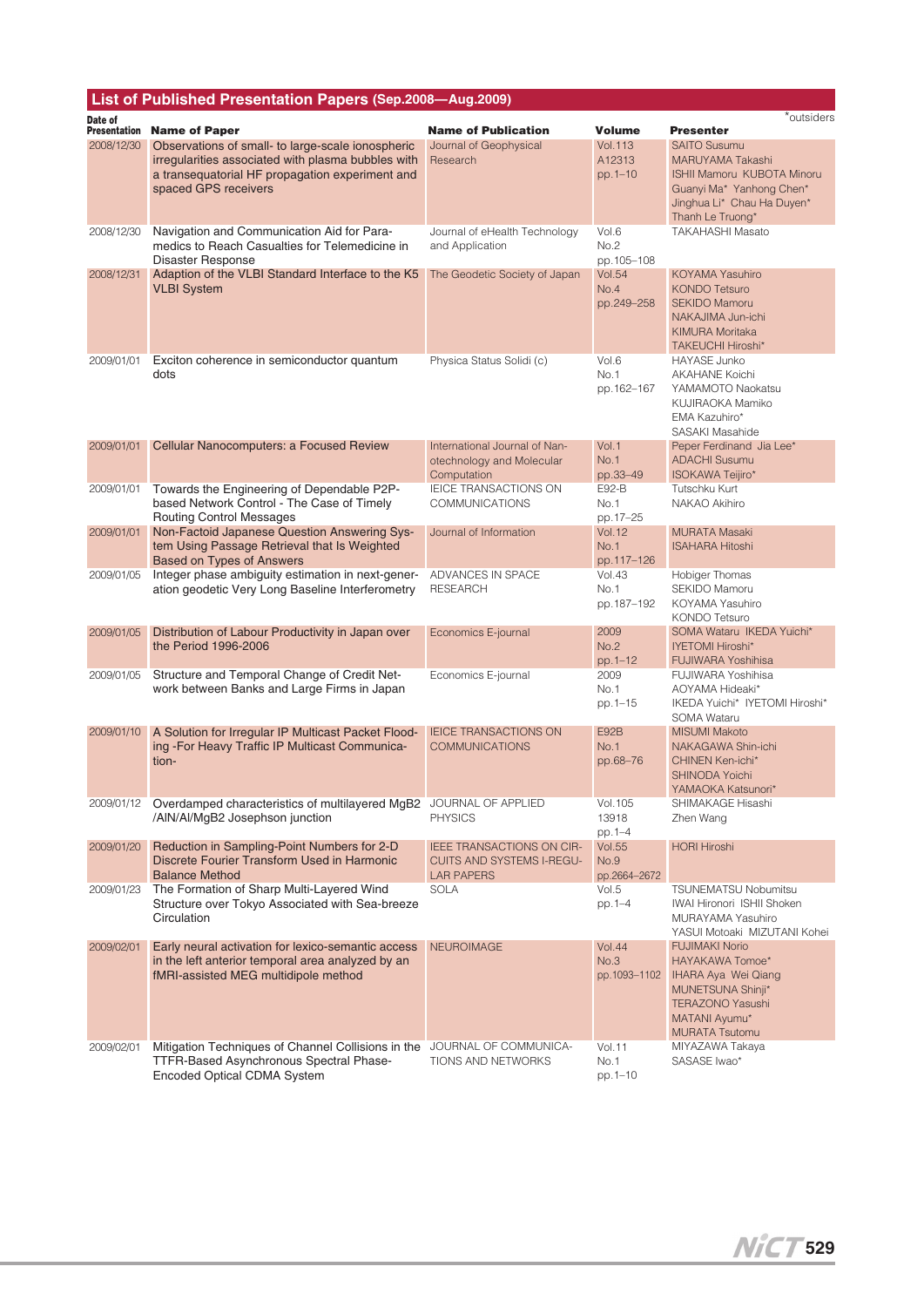| List of Published Presentation Papers (Sep.2008-Aug.2009) |                                                                                                                                                                              |                                                                                              |                                     |                                                                                                                                               |
|-----------------------------------------------------------|------------------------------------------------------------------------------------------------------------------------------------------------------------------------------|----------------------------------------------------------------------------------------------|-------------------------------------|-----------------------------------------------------------------------------------------------------------------------------------------------|
| Date of                                                   |                                                                                                                                                                              |                                                                                              |                                     | *outsiders                                                                                                                                    |
| <b>Presentation</b><br>2009/02/01                         | <b>Name of Paper</b><br>Quasiperiodic small meanders of the Kuroshio off                                                                                                     | <b>Name of Publication</b><br>JOURNAL OF OCEANOGRA-                                          | Volume<br><b>Vol.65</b>             | <b>Presenter</b><br>KASHIMA Motohiko                                                                                                          |
|                                                           | Cape Ashizuri and their inter-annual modulation<br>caused by quasiperiodic arrivals of mesoscale<br>eddies                                                                   | <b>PHY</b>                                                                                   | No.1<br>pp.73-80                    | ITO Shin-ichi*<br>ICHIKAWA Kaoru*<br><b>IMAWAKI Shiro*</b><br>UMATANI Shin-ichiro*<br><b>UCHIDA Hiroshi*</b><br>SETOU Takashi*                |
| 2009/02/01                                                | Field Trial of Duplex, 10 Gbps x 8-user DPSK-<br>OCDMA System using a single 16x16 Multi-port<br>Encoder/Decoder and 16-level Phase-shifted<br><b>SSFBG Encoder/Decoders</b> | JOURNAL OF LIGHTWAVE<br><b>TECHNOLOGY</b>                                                    | <b>Vol.27</b><br>No.3<br>pp.299-305 | KATAOKA Nobuyuki<br>WADA Naoya Xu Wang*<br>Gabriella Cincotti*<br>A. Sakamoto*<br>TERADA Yoshihiro*<br>MIYAZAKI Tetsuya<br>KITAYAMA Ken-ichi* |
| 2009/02/01                                                | Channel Model on Various Frequency Bands for<br><b>Wearable Body Area Network</b>                                                                                            | <b>IEICE TRANSACTIONS ON</b><br><b>COMMUNICATIONS</b>                                        | E92-B<br>No.2<br>pp.418-424         | <b>KATAYAMA Norihiko</b><br>TAKIZAWA Ken-ichi<br><b>AOYAGI Takahiro</b><br><b>TAKADA Jun-ichi</b><br>Li Huan-Bang KONO Ryuji                  |
| 2009/02/01                                                | Localization of gene products using a chromoso-<br>mally tagged GFP-fusion library in the fission<br>yeast Schizosaccharomyces pombe                                         | <b>GENES TO CELLS</b>                                                                        | Vol.14<br>pp.217-225                | HAYASHI Aki Da-Qiao Ding<br><b>TSUTSUMI Chihiro</b><br>CHIKASHIGE Yuji<br>MASUDA Hirohisa<br><b>HARAGUCHI Tokuko</b><br>HIRAOKA Yasushi       |
| 2009/02/01                                                | Reservation-based Dynamic TDMA Protocol for<br><b>Medical Body Area Networks</b>                                                                                             | <b>IEICE TRANSACTIONS ON</b><br><b>COMMUNICATIONS</b>                                        | <b>E92-B</b><br>No.2<br>pp.387-395  | Li Changle Li Huan-Bang<br><b>KONO Ryuji</b>                                                                                                  |
| 2009/02/03                                                | Alfven wave evolution within corotating interaction<br>regions associated with the formation of magnetic<br>holes/decreases                                                  | JOURNAL OF GEOPHYSICAL<br><b>RESEARCH</b>                                                    | Vol.114<br>A02101<br>pp. 1-7        | <b>TSUBOUCHI Ken</b>                                                                                                                          |
| 2009/02/12                                                | RZ-DPSK OTDM demultiplexing using fibre opti-<br>cal parametric amplifier with clock-modulated<br>pump                                                                       | <b>ELECTRONICS LETTERS</b>                                                                   | <b>Vol.45</b><br>No.4<br>pp.221-222 | Lu Guo-Wei Abedin Kazi Sarwar<br>MIYAZAKI Tetsuya<br>M. E. Marhic*                                                                            |
| 2009/02/15                                                | Experimental Demonstrations of All-Optical<br>Phase-Multiplexing Using FWM-Based Phase<br>Interleaving in Silica and Bismuth-Oxide HNLFs                                     | JOURNAL OF LIGHTWAVE<br><b>TECHNOLOGY</b>                                                    | <b>Vol.27</b><br>No.4<br>pp.409-416 | Lu Guo-Wei Abedin Kazi Sarwar<br>MIYAZAKI Tetsuya                                                                                             |
| 2009/02/15                                                | Application of femtosecond laser frequency<br>combs toward frequency stability measurement<br>for DECIGO light source                                                        | The Laser Society of Japan                                                                   | <b>Vol.37</b><br>No.2<br>pp.102-107 | NAGANO Shigeo ITO Hiroyuki<br><b>HOSOKAWA Mizuhiko</b>                                                                                        |
| 2009/02/19                                                | Terahertz quantum cascade lasers                                                                                                                                             | Optical Society of Japan                                                                     | Vol.38<br>No.2<br>pp.72-80          | SEKINE Norihiko HOSAKO Iwao                                                                                                                   |
| 2009/02/24                                                | Development of a Disaster Information Collection<br><b>System using Cellular Phone</b>                                                                                       | Japan Association for Earth-<br>quake Engineering                                            | Vol.9<br>No.2<br>pp.102-112         | Jeong Byeong-pyo<br>ZAMA Shinsuke*<br><b>TAKIZAWA Osamu</b><br>ENDO Makoto*<br>SHIBAYAMA Akihiro                                              |
| 2009/02/25                                                | The effect of neglecting VLBI reference station<br>clock offsets on UT1 estimates                                                                                            | ADVANCES IN SPACE<br><b>RESEARCH</b>                                                         | <b>Vol.43</b><br>No.6<br>pp.910-916 | Hobiger Thomas<br>KOYAMA Yasuhiro<br>Boehm Johannes<br>KONDO Tetsuro<br><b>ICHIKAWA Ryuichi</b>                                               |
| 2009/02/27                                                | Estimation of scan-gap limits on phase delay con-<br>nections in Delta VLBI observations based on the<br>phase structure function at a short time period                     | EARTH PLANETS AND SPACE                                                                      | <b>Vol.61</b><br>No.3<br>pp.357-371 | <b>KONDO Tetsuro</b><br><b>Hobiger Thomas</b><br><b>SEKIDO Mamoru</b><br><b>ICHIKAWA Ryuichi</b><br>KOYAMA Yasuhiro<br>TAKABA Hiroshi*        |
| 2009/03/01                                                | Optical Phase Add/Drop for Format Conversion<br>between DQPSK and DPSK and its Application in<br><b>Optical Label Switching Systems</b>                                      | IEEE PHOTONICS TECHNOLO-<br><b>GY LETTERS</b>                                                | <b>Vol.21</b><br>No.5<br>pp.322-324 | Lu Guo-Wei<br>MIYAZAKI Tetsuya                                                                                                                |
| 2009/03/01                                                | Training Set Selection for Building Compact and<br><b>Efficient Language Models</b>                                                                                          | <b>IEICE TRANSACTIONS ON</b><br><b>INFORMATION AND SYSTEMS</b>                               | E92-D<br>No.3<br>pp.506-511         | YASUDA Kei<br>YAMAMOTO Hiroshi<br><b>SUMITA Elichiro</b>                                                                                      |
| 2009/03/01                                                | Cross talk elimination using an aperture for<br>recording elemental images of integral photogra-<br>phy                                                                      | JOURNAL OF THE OPTICAL<br>SOCIETY OF AMERICA A-<br>OPTICS IMAGE SCIENCE AND<br><b>VISION</b> | <b>Vol.26</b><br>No.3<br>pp.680-690 | YAMAMOTO Kenji<br>MISHINA Tomoyuki OI Ryutaro<br>SENOH Takanori<br><b>OKUI Makoto</b>                                                         |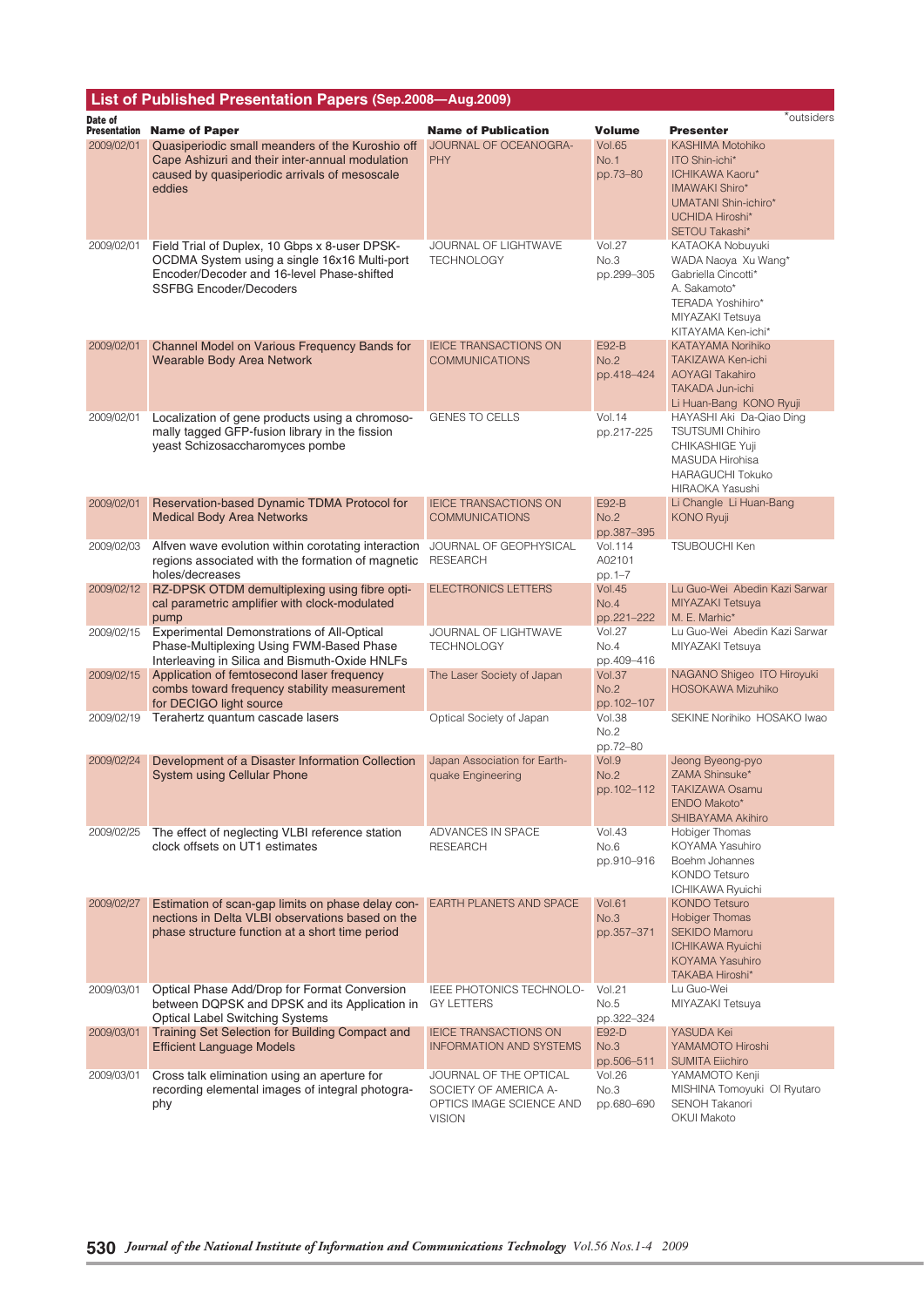| List of Published Presentation Papers (Sep.2008-Aug.2009) |                                                                                                                                          |                                                                                          |                                       |                                                                                                                                                                                                       |  |
|-----------------------------------------------------------|------------------------------------------------------------------------------------------------------------------------------------------|------------------------------------------------------------------------------------------|---------------------------------------|-------------------------------------------------------------------------------------------------------------------------------------------------------------------------------------------------------|--|
| Date of<br>Presentation                                   | <b>Name of Paper</b>                                                                                                                     | <b>Name of Publication</b>                                                               | <b>Volume</b>                         | *outsiders<br><b>Presenter</b>                                                                                                                                                                        |  |
| 2009/03/01                                                | Mercury Ion Analyzer (MIA) onboard Mercury<br>Magnetospheric Orbiter: MMO                                                                | ADVANCES IN SPACE<br><b>RESEARCH</b>                                                     | <b>Vol.43</b><br>pp.1986-1992         | MIYAKE Wataru SAITO Y.*<br>HARADA M.* SAITO M.*<br>HASEGAWA H.* IEDA A.*<br>MACHIDA S.* NAGAI T.*<br><b>NAGATSUMA Tsutomu</b><br>SEKI K.* SHINOHARA I.*<br><b>TERASAWA T.*</b>                        |  |
| 2009/03/01                                                | On the deployment of dynamic taint analysis for<br>application communities                                                               | <b>IEICE TRANSACTIONS ON</b><br><b>INFORMATION AND SYSTEMS</b>                           | E92-D<br>No.3<br>pp.548-551           | Kim Hyung Chan<br>Angelos Keromytis*                                                                                                                                                                  |  |
| 2009/03/07                                                | Influence of Surface-Based Stable Layer Devel-<br>opment on Asian Dust Behaviour Over Tokyo                                              | BOUNDARY-LAYER METEO-<br><b>ROLOGY</b>                                                   | <b>Vol.131</b><br>No.2<br>pp.263-275  | <b>TSUNEMATSU Nobumitsu</b><br><b>IWAI Hironori ISHII Shoken</b><br>YASUI Motoaki<br><b>MURAYAMA Yasuhiro</b><br>MIZUTANI Kohei                                                                       |  |
| 2009/03/12                                                | Measurements of geomagnetically induced cur-<br>rent in a power grid in Hokkaido, Japan                                                  | SPACE WEATHER-THE INTER-<br>NATIONAL JOURNAL OF<br>RESEARCH AND APPLICA-<br><b>TIONS</b> | Vol.7<br>S03002<br>pp.1-11            | WATARI Shin-ichi<br><b>KUNITAKE Manabu</b><br>KITAMURA Kentaro*<br>HORI Tomoaki*<br>KIKUCHI Takashi<br>SHIOKAWA Kazuo*<br>NISHITANI N.* KATAOKA R.*<br>KAMIDE Y.* ASO T.*<br>WATANABE Y.* TSUNETA Y.* |  |
| 2009/03/15                                                | Photostability of single-photon emission from a<br>single quantum dot in the 651-nm wavelength<br>band at room temperature               | <b>APPLIED PHYSICS B-LASERS</b><br><b>AND OPTICS</b>                                     | <b>Vol.94</b><br>pp.577-583           | Xu Xingsheng<br>YAMADA Toshiki<br>OTOMO Akira                                                                                                                                                         |  |
| 2009/03/16                                                | MEASUREMENT OF RADIATED COMPUTER<br><b>RGB SIGNALS</b>                                                                                   | Progress In Electromagnetics<br>Research C -PIER                                         | Vol.7<br>pp.1-12                      | SEKIGUCHI Hidenori<br>SETO Shinji                                                                                                                                                                     |  |
| 2009/03/20                                                | Analysis of surface roughness of optical elements<br>planarized by nonadiabatic optical near-field etch-<br>ing                          | JAPANESE JOURNAL OF<br><b>APPLIED PHYSICS</b>                                            | <b>Vol.105</b><br>No.63516<br>pp.1-4  | <b>NARUSE Makoto</b><br>YATSUI Takashi*<br>NOMURA Wataru*<br>HIRATA Kazuya*<br>TABATA Yoshinori*<br><b>OHTSU Motoichi*</b>                                                                            |  |
| 2009/03/26                                                | Linewidth-tolerant 30 Gbit/s 9-PSK self-homodyne ELECTRONICS LETTERS<br>using single modulator and phase-noise can-<br>celling technique |                                                                                          | <b>Vol.45</b><br>No.7<br>pp.368-369   | NAKAMURA Moriya<br>KAMIO Yoshiyuki<br>MIYAZAKI Tetsuya                                                                                                                                                |  |
| 2009/03/31                                                | Uncertainties in the Rain Profiling Algorithm for<br>the TRMM Precipitation Radar                                                        | JOURNAL OF THE METEORO-<br>LOGICAL SOCIETY OF JAPAN                                      | <b>Vol.87</b><br>A<br>pp.1-30         | <b>IGUCHI Toshio</b><br>KOZU Toshiaki*<br>John Kwiatkowski*<br>Robert Meneghini*<br>AWAKA Jun*<br>OKAMOTO Ken'ichi*                                                                                   |  |
| 2009/04/01                                                | Field Trial of 640-Gbit/s-Throughput, Granularity-<br>Flexible Optical Network Using Packet-Selective<br><b>ROADM Prototype</b>          | <b>JOURNAL OF LIGHTWAVE</b><br>TECHNOLOGY                                                | <b>Vol.27</b><br>No.7<br>pp.825-832   | KATAOKA Nobuyuki<br>SONE Kyosuke* WADA Naoya<br>AOKI Yasuhiko*<br>KINOSHITA Susumu*<br>MIYATA Hiroshi*<br>MIYAZAKI Tetsuya<br><b>ONAKA Hiroshi*</b><br>KITAYAMA Ken-ichi*                             |  |
| 2009/04/01                                                | Computational models of cerebellar long-term<br>memory                                                                                   | Systems Biology: the Challenge<br>of Complexity (Springer)                               | pp.169-182                            | OGASAWARA Hideaki<br>KAWATO Mitsuo*                                                                                                                                                                   |  |
| 2009/04/01                                                | Ultrastable Frequency Dissemination via Optical<br>Fiber at NICT                                                                         | <b>IEEE TRANSACTIONS ON</b><br>INSTRUMENTATION AND MEA-<br><b>SUREMENT</b>               | <b>Vol.58</b><br>No.4<br>pp.1223-1228 | <b>FUJIEDA Miho</b><br>KUMAGAI Motohiro<br><b>GOTO Tadahiro</b><br>HOSOKAWA Mizuhiko                                                                                                                  |  |
| 2009/04/01                                                | Codon usage bias is correlated with gene expres-<br>sion levels in the fission yeast Schizosaccha-<br>romyces pombe                      | <b>GENES TO CELLS</b>                                                                    | 2009<br><b>No.14</b><br>pp.499-509    | HIRAOKA Yasushi<br>KAWAMATA Ken-ichi<br><b>HARAGUCHI Tokuko</b><br>CHIKASHIGE Yuji                                                                                                                    |  |
| 2009/04/01                                                | Delivery of Space Weather Information in Collab-<br>oration with the International Space Environment<br>Service (ISES)                   | EARTH MOON AND PLANETS                                                                   | Vol. 104<br>No.1-4<br>pp.287-293      | WATARI Shin-ichi David Boteler*                                                                                                                                                                       |  |
| 2009/04/02                                                | Multi-compartment model can explain partial<br>transfer of learning within the same limb between<br>unimanual and bimanual reaching      | <b>EXPERIMENTAL BRAIN</b><br><b>RESEARCH</b>                                             | <b>Vol.194</b><br>No.3<br>pp.451-463  | NOZAKI Daichi<br>Stephen H. Scott*                                                                                                                                                                    |  |
| 2009/04/04                                                | Brain mechanisms for predictive control by<br>switching internal models: implications for higher-<br>order cognitive functions           | Psychological Research                                                                   | Vol.73<br>No.4<br>pp.527-544          | IMAMIZU Hiroshi<br>KAWATO Mitsuo*                                                                                                                                                                     |  |

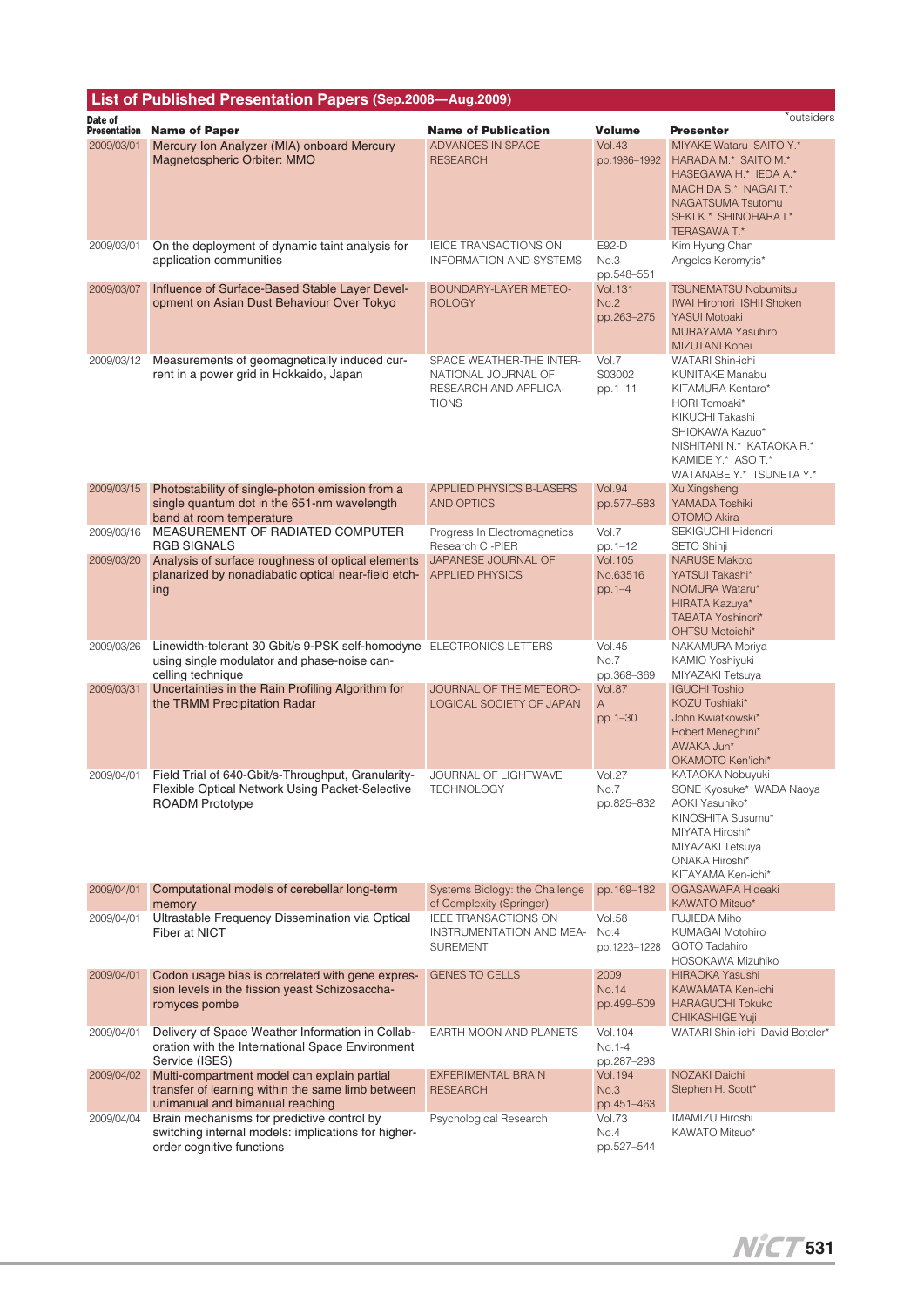|                                | List of Published Presentation Papers (Sep.2008-Aug.2009)                                                                                                                                         |                                                                          |                                       |                                                                                                                                                                                |
|--------------------------------|---------------------------------------------------------------------------------------------------------------------------------------------------------------------------------------------------|--------------------------------------------------------------------------|---------------------------------------|--------------------------------------------------------------------------------------------------------------------------------------------------------------------------------|
| Date of<br><b>Presentation</b> | <b>Name of Paper</b>                                                                                                                                                                              | <b>Name of Publication</b>                                               | <b>Volume</b>                         | *outsiders<br><b>Presenter</b>                                                                                                                                                 |
| 2009/04/09                     | Identifying plasmonic modes in a circular parabo-                                                                                                                                                 | Journal of Physics A-Mathemati-                                          | <b>Vol.42</b>                         | KURIHARA Kazuyoshi                                                                                                                                                             |
|                                | loidal geometry by quasi-separation of variables                                                                                                                                                  | cal and Theoretical                                                      | No.185401<br>pp.1-38                  | TAKAHARA Jun-ichi*<br>YAMAMOTO Kazuhiro<br>OTOMO Akira                                                                                                                         |
| 2009/04/13                     | Backreflected radiation due to a propagating fiber<br>fuse                                                                                                                                        | OPTICS EXPRESS                                                           | Vol.17<br>No.8<br>pp.6525-6531        | Abedin Kazi Sarwar<br>NAKAZAWA Masataka*<br>MIYAZAKI Tetsuya                                                                                                                   |
| 2009/04/15                     | Establishment of Corpus-based Cancer Specific<br><b>Term Set and its Characteristics</b>                                                                                                          | Journal of Natural Language<br>Processing                                | <b>Vol.16</b><br>No.2<br>pp.3-44      | NAKAGAWA Shin-ichi<br>UCHIYAMA Masao<br>MISUMI Makoto*<br>SHIMAZU Akira*<br>SAKAI Yoshinori*                                                                                   |
| 2009/04/15                     | Nonequilibrium Green's function calculation for<br>four-level scheme terahertz quantum cascade<br>lasers                                                                                          | APPLIED PHYSICS LETTERS                                                  | <b>Vol.94</b><br>151109<br>pp. 1-3    | YASUDA Hiroaki<br>Tillmann Kubis* Peter Vogl*<br>SEKINE Norihiko HOSAKO Iwao<br>HIRAKAWA H.*                                                                                   |
| 2009/04/16                     | <b>MEASUREMENT OF COMPUTER RGB SIG-</b><br>NALS IN CONDUCTED EMISSION ON POWER<br><b>LEADS</b>                                                                                                    | Progress In Electromagnetics<br>Research C                               | Vol.7<br>pp.51-64                     | <b>SEKIGUCHI Hidenori</b><br>SETO Shinji                                                                                                                                       |
| 2009/04/20                     | Medium-scale traveling ionospheric disturbances<br>observed with the SuperDARN Hokkaido radar,<br>all-sky imager, and GPS network and their rela-<br>tion to concurrent sporadic-E irregularities | JOURNAL OF GEOPHYSICAL<br><b>RESEARCH</b>                                | Vol.114<br>A03316<br>pp.1-15          | OGAWA Tadahiko<br>NISHITANI N.* OTSUKA Y.*<br>SHIOKAWA K.*<br>TSUGAWA Takuya<br>HOSOKAWA K.*                                                                                   |
| 2009/04/20                     | Stable Operation of Femtosecond Laser Frequen-<br>cy Combs with Uncertainty at the 10-18 Level<br>toward Optical Frequency Standards                                                              | JAPANESE JOURNAL OF<br><b>APPLIED PHYSICS</b>                            | <b>Vol.48</b><br>42301<br>$pp.1 - 8$  | NAGANO Shigeo<br><b>ITO Hiroyuki Li Ying</b><br><b>MATSUBARA Kensuke</b><br><b>HOSOKAWA Mizuhiko</b>                                                                           |
| 2009/05/01                     | Practical Correlation Analysis between Scan and<br>Malware Profiles against Zero-Day Attacks based<br>on Darknet Monitoring                                                                       | <b>IEICE TRANSACTIONS ON</b><br>INFORMATION AND SYSTEMS                  | E92-D<br>No.5<br>pp.787-798           | NAKAO Koji INOUE Daisuke<br>ETO Masashi<br>YOSHIOKA Katsunari*                                                                                                                 |
| 2009/05/01                     | Automated Malware Analysis System and its<br>Sandbox for Revealing Malware's Internal and<br><b>External Activities</b>                                                                           | <b>IEICE TRANSACTIONS ON</b><br><b>INFORMATION AND SYSTEMS</b>           | E92-D<br>No.5<br>pp.945-954           | <b>INOUE Daisuke</b><br>YOSHIOKA Katsunari*<br>ETO Masashi HOSHIZAWA Yuji*<br>NAKAO Koji                                                                                       |
| 2009/05/01                     | Small Printed CPW-Fed Triangular Monopole<br>Antenna for Ultra-Wideband Applications                                                                                                              | MICROWAVE AND OPTICAL<br><b>TECHNOLOGY LETTERS</b>                       | <b>Vol.51</b><br>No.5<br>pp.1180-1182 | Choi Sung Tae<br>HAMAGUCHI Kiyoshi<br>KOHNO Ryuji                                                                                                                              |
| 2009/05/04                     | Equinoctial asymmetry of a low-latitude ionos-<br>phere-thermosphere system and equatorial irreg-<br>ularities: Evidence for meridional wind control                                              | ANNALES GEOPHYSICAE                                                      | <b>Vol.27</b><br>pp.2027-2034         | MARUYAMA Takashi<br><b>SAITO Susumu</b><br><b>KAWAMURA Masabumi</b><br>NOZAKI Kenro J. Krall*<br>J. D. Huba*                                                                   |
| 2009/05/06                     | Specific Absorption Rates of Anatomically Realis-<br>tic Human Models Exposed to RF Electromagnet-<br>ic Fields From Mobile Phones Used in Elevators                                              | <b>IEEE TRANSACTIONS ON</b><br>MICROWAVE THEORY AND<br><b>TECHNIQUES</b> | <b>Vol.57</b><br>No.5<br>pp.1250–1259 | Simba Ally Yahaya<br><b>HIKAGE Takashi*</b><br>WATANABE Soichi<br>NOJIMA Toshio*                                                                                               |
| 2009/05/15                     | Sensitive measurement of mp/me variance using<br>vibrational transition frequencies of cold mole-<br>cules                                                                                        | NEW JOURNAL OF PHYSICS                                                   | <b>Vol.11</b><br>55010<br>pp.1-19     | <b>KAJITA Masatoshi</b>                                                                                                                                                        |
| 2009/05/26                     | Fabricating gratings on nitrides grown by MOVPE<br>for DFB lasers                                                                                                                                 | physica status solidi                                                    | C6<br>S <sub>2</sub><br>pp.893-896    | NAKAO Masashi<br>KIMURA Takeshi*<br>Yuhuai Liu* Shi-Yang Ji*<br>MATSUOKA Takashi*                                                                                              |
| 2009/05/26                     | Two Distinct Repeat Sequences of Nup99 Nucle-<br>oporins Characterize Dual Nuclei in the Binucleat-<br>ed Ciliate Tetrahymena                                                                     | <b>CURRENT BIOLOGY</b>                                                   | <b>Vol. 19</b><br>pp.843-847          | <b>IWAMOTO Masaaki</b><br><b>MORI Chie</b><br><b>KOJIDANI Tomoko</b><br><b>BUNAI Fumihide HORI Tetsuya*</b><br>FUKAGAWA Tatsuo*<br>HIRAYAMA Yasushi<br><b>HARAGUCHI Tokuko</b> |
| 2009/05/28                     | Design and analysis of high-performance tera-<br>hertz quantum cascade lasers                                                                                                                     | physica status solidi (c)                                                | Vol.6<br>No.6<br>pp.1428-1431         | <b>SEKINE Norihiko</b><br>HOSAKO Iwao                                                                                                                                          |
| 2009/06/01                     | Effect of temperature on cryogenic characteristics<br>of AlGaN/GaN MIS-HEMTs                                                                                                                      | Physica Status Solidi C                                                  | Vol.6<br>S <sub>2</sub><br>pp.964-967 | <b>ENDOH Akira WATANABE Issei</b><br>YAMASHITA Yoshimi<br>MIMURA Takashi<br><b>MATSUI Toshiaki</b>                                                                             |
| 2009/06/01                     | Analyzing of common ground in machine transla-<br>tion-medicated communication                                                                                                                    | IEICE TRANSACTIONS on Infor-<br>mation and Systems                       | $J92-D$<br>No.6<br>pp.747-757         | <b>INABA Eriko</b><br>YAMASHITA Naomi*<br>ISHIDA Toru*<br>KUZUOKA Hideaki*                                                                                                     |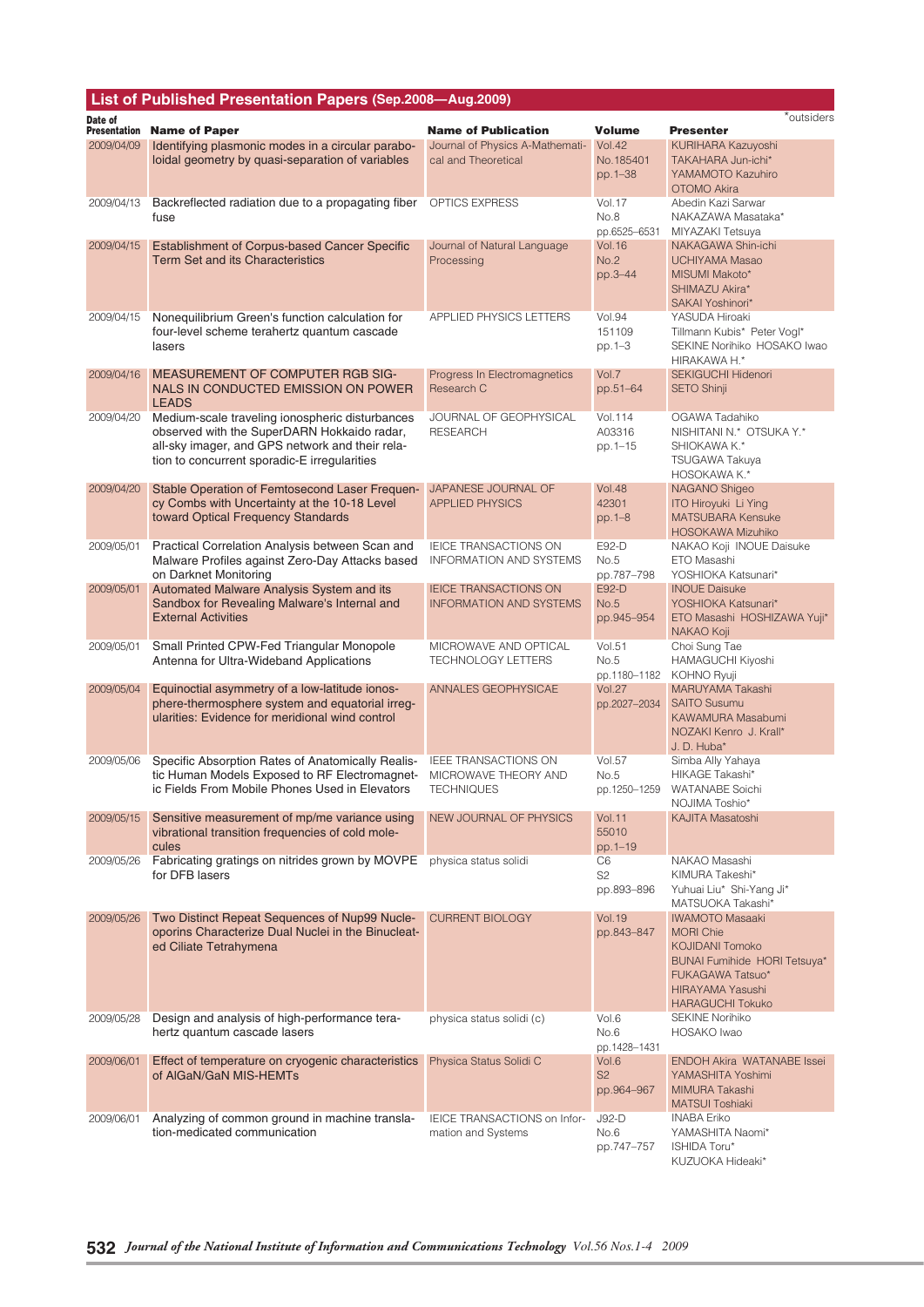| List of Published Presentation Papers (Sep.2008-Aug.2009) |                                                                                                                                                                                                      |                                                                                 |                                        |                                                                                                                                                                                                                                             |
|-----------------------------------------------------------|------------------------------------------------------------------------------------------------------------------------------------------------------------------------------------------------------|---------------------------------------------------------------------------------|----------------------------------------|---------------------------------------------------------------------------------------------------------------------------------------------------------------------------------------------------------------------------------------------|
| Date of<br><b>Presentation</b>                            | <b>Name of Paper</b>                                                                                                                                                                                 | <b>Name of Publication</b>                                                      | <b>Volume</b>                          | *outsiders<br><b>Presenter</b>                                                                                                                                                                                                              |
| 2009/06/01                                                | Directional Sound Radiation System using a                                                                                                                                                           | <b>IEICE TRANSACTIONS ON</b>                                                    | E92-A                                  | YAMAKATA Yoko                                                                                                                                                                                                                               |
|                                                           | Large Planar Diaphragm Incorporating Multiple<br><b>Vibrators</b>                                                                                                                                    | <b>FUNDAMENTALS OF ELEC-</b><br>TRONICS COMMUNICATIONS<br>AND COMPUTER SCIENCES | No.6<br>pp.1399-1407                   | <b>KATSUMOTO Michiaki</b><br><b>KIMURA Toshiyuki</b>                                                                                                                                                                                        |
| 2009/06/01                                                | Fabrication of Over-Damped Josephson Junc-<br>tions With MgB2/Al/AIN/MgB3 Structures                                                                                                                 | IEEE TRANSACTIONS ON<br>APPLIED SUPERCONDUCTIVI-<br><b>TY</b>                   | <b>Vol.19</b><br>No.3<br>pp.265-268    | SHIMAKAGE Hisashi<br>Zhen Wang                                                                                                                                                                                                              |
| 2009/06/01                                                | Development of SNSPD System With Gifford-<br><b>McMahon Cryocooler</b>                                                                                                                               | <b>IEEE TRANSACTIONS ON</b><br>APPLIED SUPERCONDUCTIVI-<br><b>TY</b>            | <b>Vol.19</b><br>No.3<br>pp.332-335    | MIKI Shigehito FUJIWARA Mikio<br>SASAKI Masahide Zhen Wang                                                                                                                                                                                  |
| 2009/06/01                                                | Readout Electronics Using Single-Flux-Quantum<br>Circuit Technology for Superconducting Single-<br><b>Photon Detector Array</b>                                                                      | IEEE TRANSACTIONS ON<br>APPLIED SUPERCONDUCTIVI-<br>TY                          | <b>Vol.19</b><br>No.3<br>pp.350-353    | TERAI Hirotaka MIKI Shigehito<br>Zhen Wang                                                                                                                                                                                                  |
| 2009/06/01                                                | An Ensemble Speaker and Speaking Environ-<br>ment Modeling Approach to Robust Speech<br>Recognition                                                                                                  | <b>IEEE Transactions on Audio</b><br>Speech and Language Process-<br>ing        | Vol.17<br>No.5<br>pp.1025-1037         | Yu Tsao<br>Chin-Hui Lee                                                                                                                                                                                                                     |
| 2009/06/08                                                | Optical Kerr response to multi pump pulses on<br>GaAs weakly confined exciton                                                                                                                        | physica status solidi (c)                                                       | Vol.6<br>No.6<br>pp.1509-1512          | KANNO Atsushi<br>Redouane Katouf<br>KOJIMA Osamu<br><b>HAYASE Junko</b><br><b>TSUCHIYA Masahiro</b><br><b>ISU Toshiro</b>                                                                                                                   |
| 2009/06/11                                                | Distributed Emulator for Developing and Optimiz-<br>ing a Pedestrian Tracking System Using Active<br>Tags                                                                                            | International Journal On<br>Advances in Intelligent Systems                     | Vol.2<br>No.1<br>pp.152-161            | NAKATA Jun-ya<br>Razvan Beuran<br>KAWANISHI Tetsuya*<br><b>OKADA Takashi</b><br><b>CHINEN Ken-ichi</b><br><b>TAN Yasuo</b><br><b>SHINODA Yoichi</b>                                                                                         |
| 2009/06/19                                                | Superconducting NbTiN Nanowire Single Photon<br>Detectors with Low Kinetic Inductance                                                                                                                | <b>Applied Physics Express</b>                                                  | Vol.2<br>75002<br>pp.1-3               | MIKI Shigehito<br>TAKEDA Masanori*<br><b>FUJIWARA Mikio</b><br>SASAKI Masahide<br>OTOMO Akira Zhen Wang                                                                                                                                     |
| 2009/06/26                                                | Demonstration of 10Gbit Ethernet/Optical-Packet<br>Converter for IP over Optical Packet Switching<br><b>Network</b>                                                                                  | <b>JOURNAL OF LIGHTWAVE</b><br><b>TECHNOLOGY</b>                                | <b>Vol.27</b><br>No.13<br>pp.2379-2390 | <b>FURUKAWA Hideaki</b><br>WADA Naoya HARAI Hiroaki<br><b>NARUSE Makoto</b><br><b>OTSUKI Hideki</b><br>IKEZAWA Katsuya*<br>TOYAMA Akira* ITO Naoki*<br>SHIMIZU Hiroshi*<br><b>FUJINUMA Hiroshi*</b><br>IIZUKA Hatsushi*<br>MIYAZAKI Tetsuya |
|                                                           | 2009/07/01 Ultrafast Time-spread Optical BPSK Code Label<br>Generation and Processing Based on Variable<br><b>Bandwidth Spectrum Shaper</b>                                                          | IEEE PHOTONICS TECHNOLO- Vol.21<br><b>GY LETTERS</b>                            | No.13<br>pp.860-862                    | MIENO Mitsuko KOMAI Yuki<br><b>WADA Naoya</b><br>SHINADA Satoshi<br>YODA Takuya*<br>MIYAZAKI Tetsuya<br>KODATE Kashiko*                                                                                                                     |
| 2009/07/01                                                | A software countermeasure technique against<br>information leakage threat of button input opera-<br>tions in display image caused by radiated electro-<br>magnetic noise from information equipments | IEICE TRANSACTIONS on Com-<br>munications                                       | $J92-B$<br>No.7<br>pp.1113-1120        | SEKIGUCHI Hidenori                                                                                                                                                                                                                          |
| 2009/07/01                                                | Integrated Lithium Niobate Mach-Zehnder Inter-<br>ferometers for Advanced Modulation Formats<br>(Invited Paper)                                                                                      | IEICE TRANSACTIONS ON<br><b>ELECTRONICS</b>                                     | E92-C<br>No.7<br>pp.915-921            | KAWANISHI Tetsuya<br>SAKAMOTO Takahide<br><b>CHIBA Akito</b>                                                                                                                                                                                |
| 2009/07/04                                                | <b>Optical Phase Noise Extraction and Amplification</b><br>Technique Through Four-Wave Mixing and its<br>Application to Optical Phase Noise Monitoring in<br>(D)PSK systems                          | IEEE PHOTONICS TECHNOLO-<br><b>GY LETTERS</b>                                   | <b>Vol.21</b><br>No.13<br>pp.881-883   | Lu Guo-Wei<br>MIYAZAKI Tetsuya                                                                                                                                                                                                              |
| 2009/07/15                                                | Optical minimum-shift-keying transmitter based<br>on a monolithically integrated quad Mach-Zehn-<br>der in-phase and quadrature modulator                                                            | OPTICS LETTERS                                                                  | <b>Vol.34</b><br>No.14<br>pp.2144–2146 | Lu Guo-Wei<br>SAKAMOTO Takahide<br>CHIBA Akito<br>KAWANISHI Tetsuya<br>MIYAZAKI Tetsuya<br>HIGUMA Kaoru*<br>ICHIKAWA Jun-ichiro*                                                                                                            |
| 2009/07/16                                                | Innovative Terahertz Spectroscopy and Imaging<br><b>Technique for Art Conservation Science</b>                                                                                                       | e-Conservation Magazine                                                         | <b>Vol.10</b><br>No.6<br>pp.30-42      | <b>FUKUNAGA Kaori</b>                                                                                                                                                                                                                       |